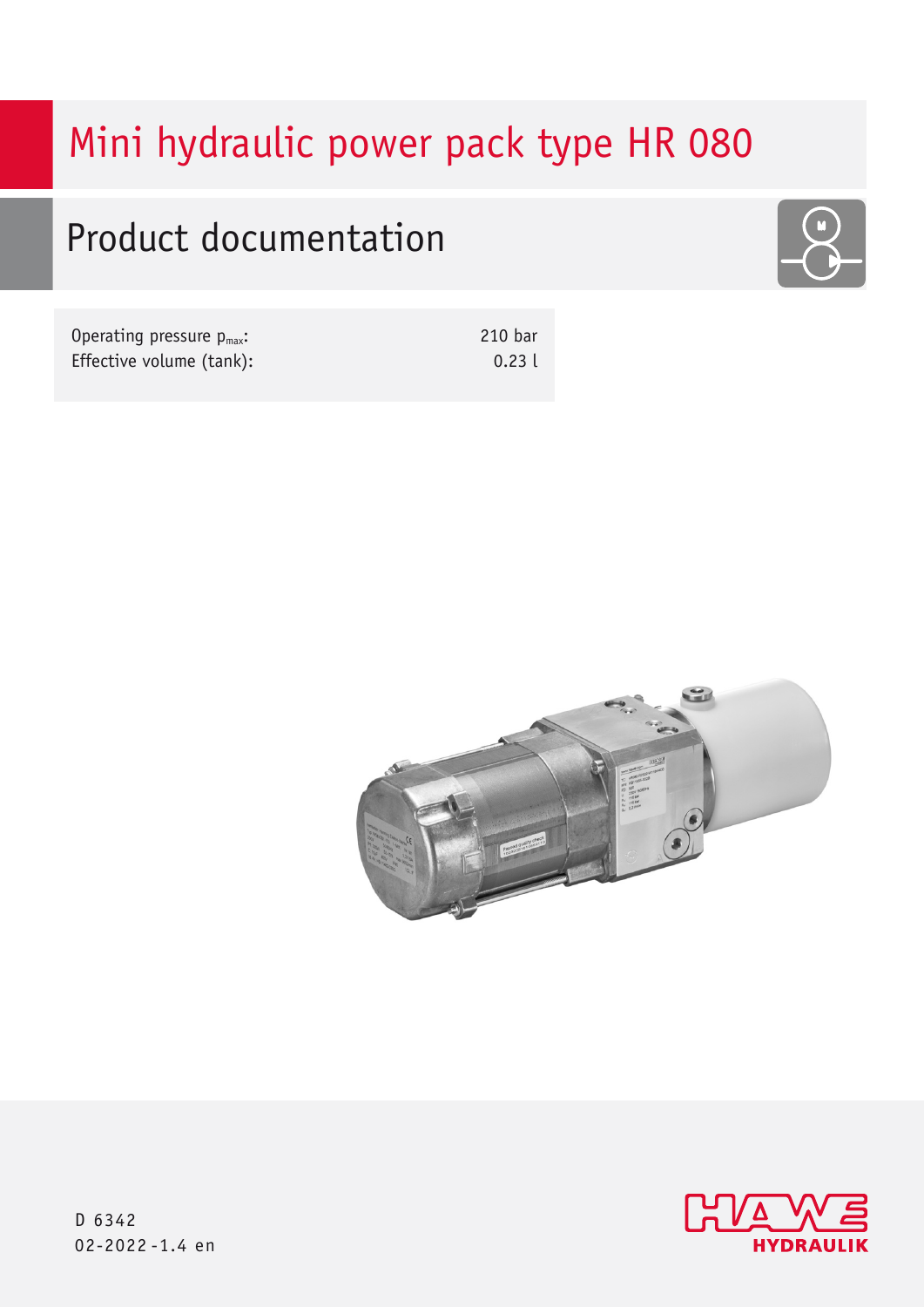

© by HAWE Hydraulik SE.

The reproduction and distribution of this document as well as the use and communication of its contents to others without explicit authorization is prohibited.

Offenders will be held liable for the payment of damages.

All rights reserved in the event of patent or utility model applications.

Brand names, product names and trademarks are not specifically indicated. In particular with regard to registered and protected names and trademarks, usage is subject to legal provisions.

HAWE Hydraulik respects these legal provisions in all cases.

HAWE Hydraulik cannot provide individual guarantees that the stated circuits or procedures (including in part) are not subject to the intellectual property rights of third parties.

Printing date / document generated on: 15.02.2022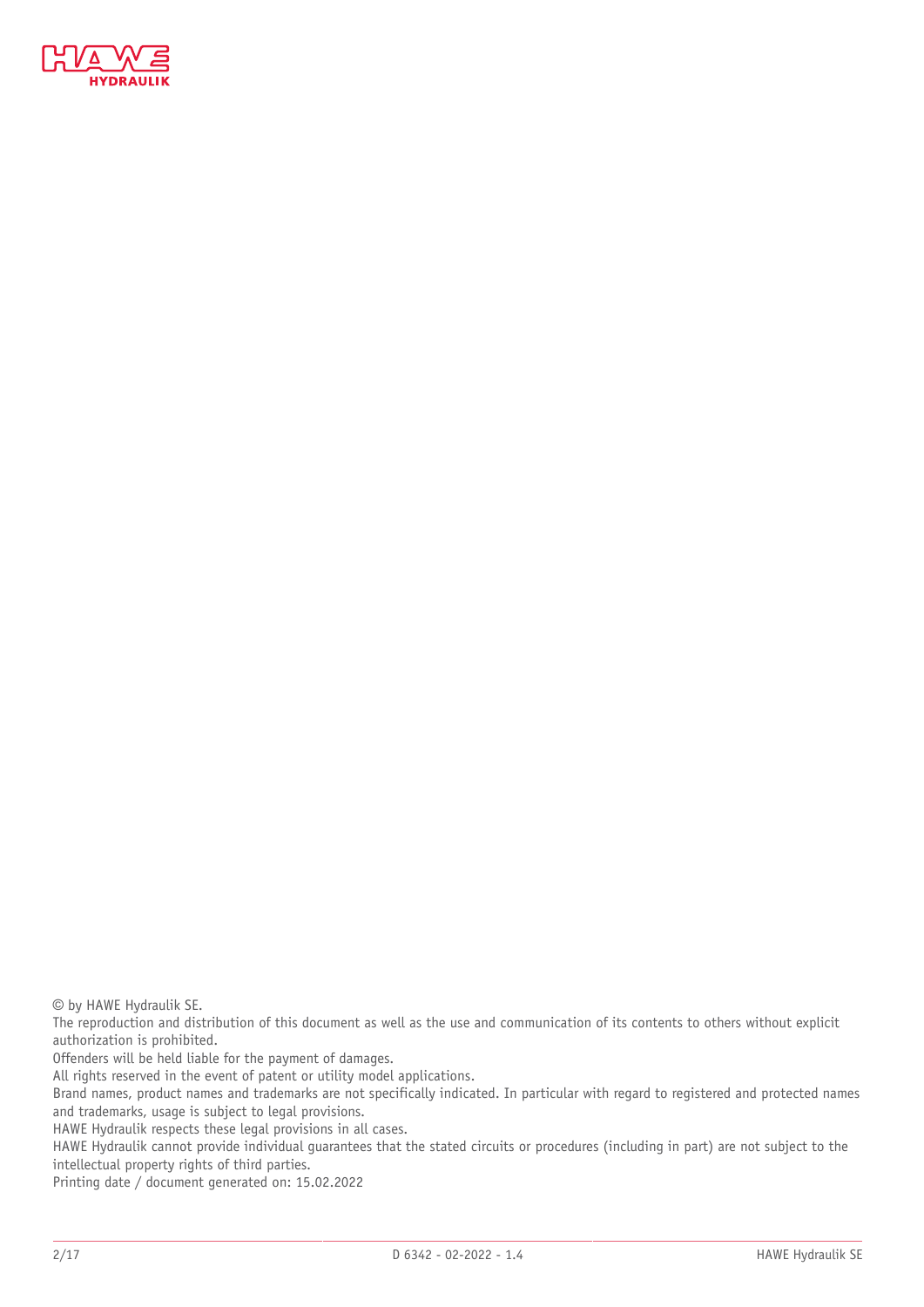

## **Table of Contents**

| $\overline{1}$ |  |
|----------------|--|
| $\overline{2}$ |  |
| 2.1            |  |
| 2.2            |  |
| 2.3            |  |
| 2.4            |  |
| 2.5            |  |
| 2.6            |  |
| $\overline{3}$ |  |
| 3.1            |  |
| 3.2            |  |
| 3.3            |  |
| 3.4            |  |
| 3.4.1          |  |
| 3.4.2          |  |
| 3.4.3          |  |
| 3.4.4          |  |
| 4              |  |
| 5              |  |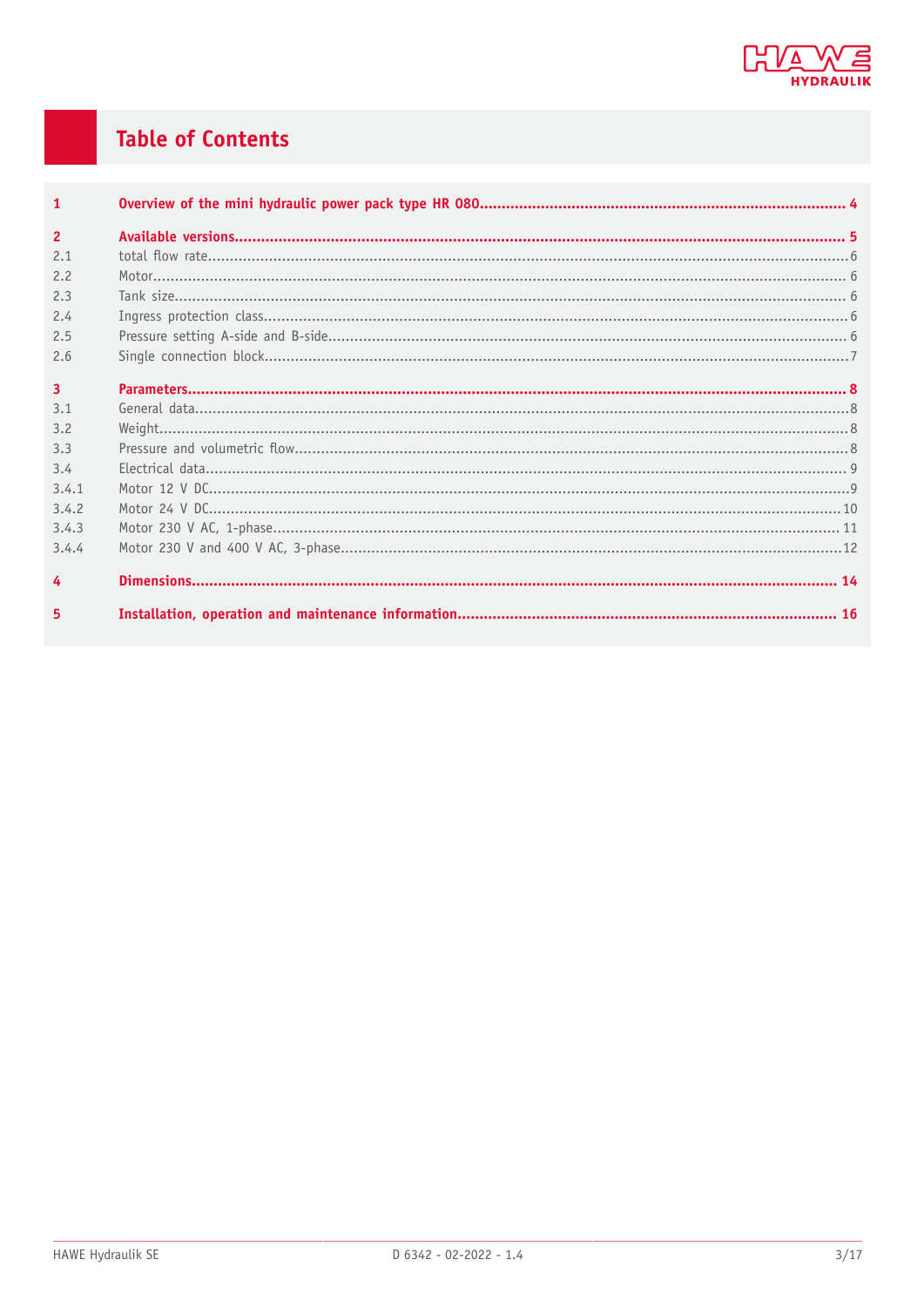

### <span id="page-3-0"></span>**1 Overview of the mini hydraulic power pack type HR 080**

Compact hydraulic power packs are a type of hydraulic power pack. They are characterised by a highly compact design, since the motor shaft of the electric drive also acts as the pump shaft. Compact hydraulic power packs are designed to supply hydraulic circuits with hydraulic fluid.

The mini hydraulic power packs of type HR offer reversible direction of flow, achieved by reversing the direction of rotation of the motor. No directional valve is required. The motor is protected from overloads by a built-in temperature switch.

#### **Features and benets**

- Suitable for intermittent operation
- DC, three-phase or AC power supply
- Suitable for various different installation positions

#### **Intended applications**

- Automotive technology
- **Marine**
- Decentralised hydraulic controls
- Emergency response vehicles Korb hydraulics
- not suitable for ATEX applications, not suitable for exposure to direct sunlight



*Mini hydraulic power pack type HR 080*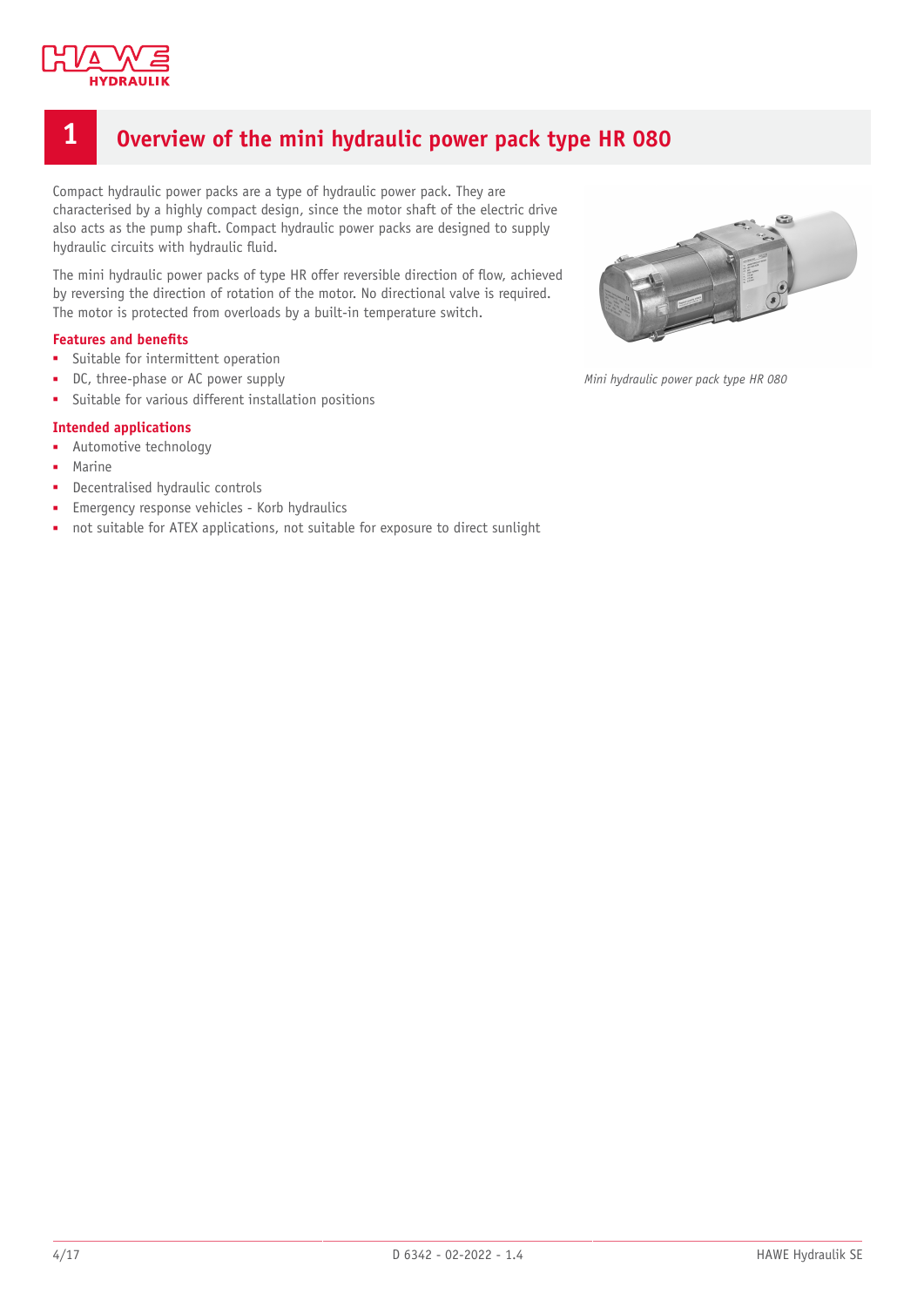

# <span id="page-4-0"></span>**2 Available versions**

#### **Circuit symbol**



#### **Ordering example**



#### **Basic type and size**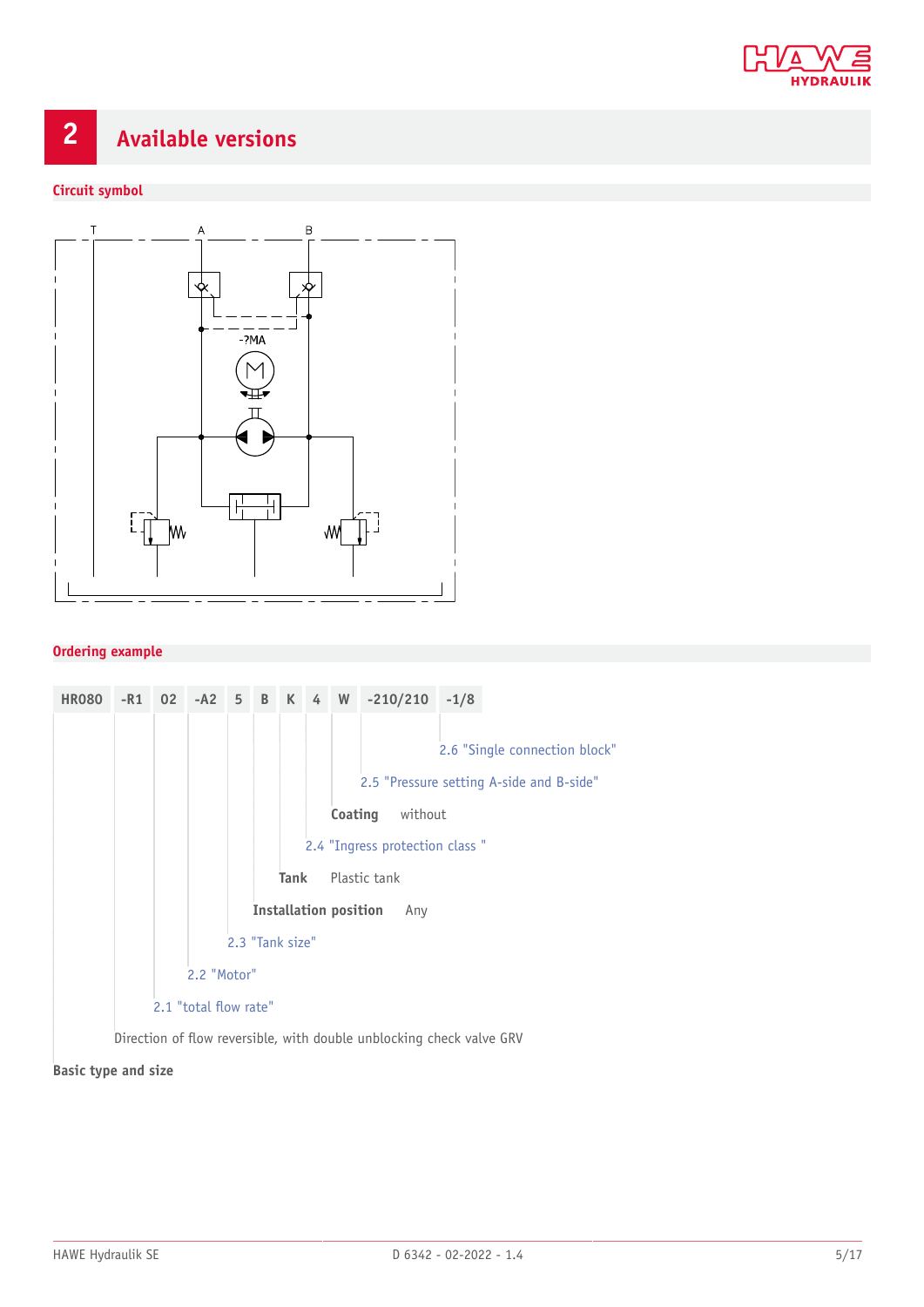

### <span id="page-5-0"></span>**2.1 total ow rate**

#### **Radial piston pump**

| coding | Delivery flow (lpm) at 2800 rpm |
|--------|---------------------------------|
| 02     | 0,24                            |
| 03     | 0.32                            |
| 05     | 0.52                            |

### <span id="page-5-1"></span>**2.2 Motor**

| coding         | <b>Description</b>        | Supply voltage                                                 |
|----------------|---------------------------|----------------------------------------------------------------|
| A2             | 3-phase motor             | 380-420 V Y; 50 Hz<br>440-480 V Y; 60 Hz                       |
| A <sub>5</sub> |                           | 220-240 V $\triangle$ ; 50 Hz<br>220-280 V $\triangle$ ; 60 Hz |
| W <sub>1</sub> | alternating current motor | 230 V/1 ph; 50/60 Hz                                           |
| D <sub>3</sub> | brush-type DC motor       | 12 V DC                                                        |
| D4             |                           | 24 V DC                                                        |

### <span id="page-5-2"></span>**2.3 Tank size**

| coding | Fill volume (l) | Usable volume (l) | Description |
|--------|-----------------|-------------------|-------------|
|        | Plastic tank    |                   | 0.23        |

### <span id="page-5-3"></span>**2.4 Ingress protection class**

| coding | ingress protection class       |
|--------|--------------------------------|
|        | IP 40 (motor $W1$ , D3 and D4) |
|        | IP 54 (motor $A2$ )            |
|        | IP 44 (motor $A5$ )            |

### <span id="page-5-4"></span>**2.5 Pressure setting A-side and B-side**

| Coding   | Operating pressure $p_{min}$ – $p_{max}$ (bar) |
|----------|------------------------------------------------|
| $\cdots$ | $40 - 210$                                     |

(Stated in 10 bar steps; tolerance + 10 bar)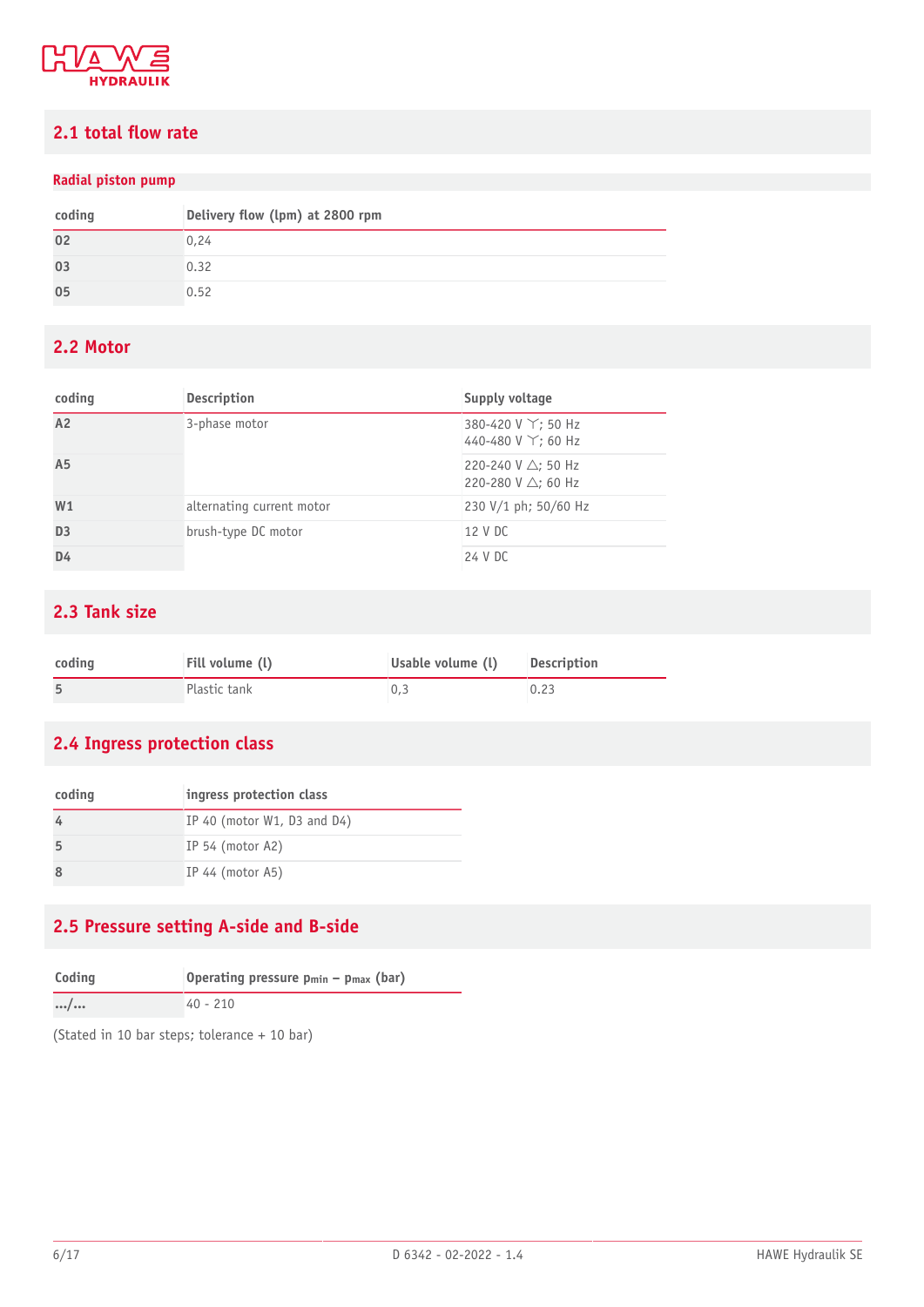

## <span id="page-6-0"></span>**2.6 Single connection block**

| coding         | Connection | Circuit symbol      |
|----------------|------------|---------------------|
| Without coding | without    | --                  |
| $-1/8$         | G 1/8"     | B<br>$\overline{A}$ |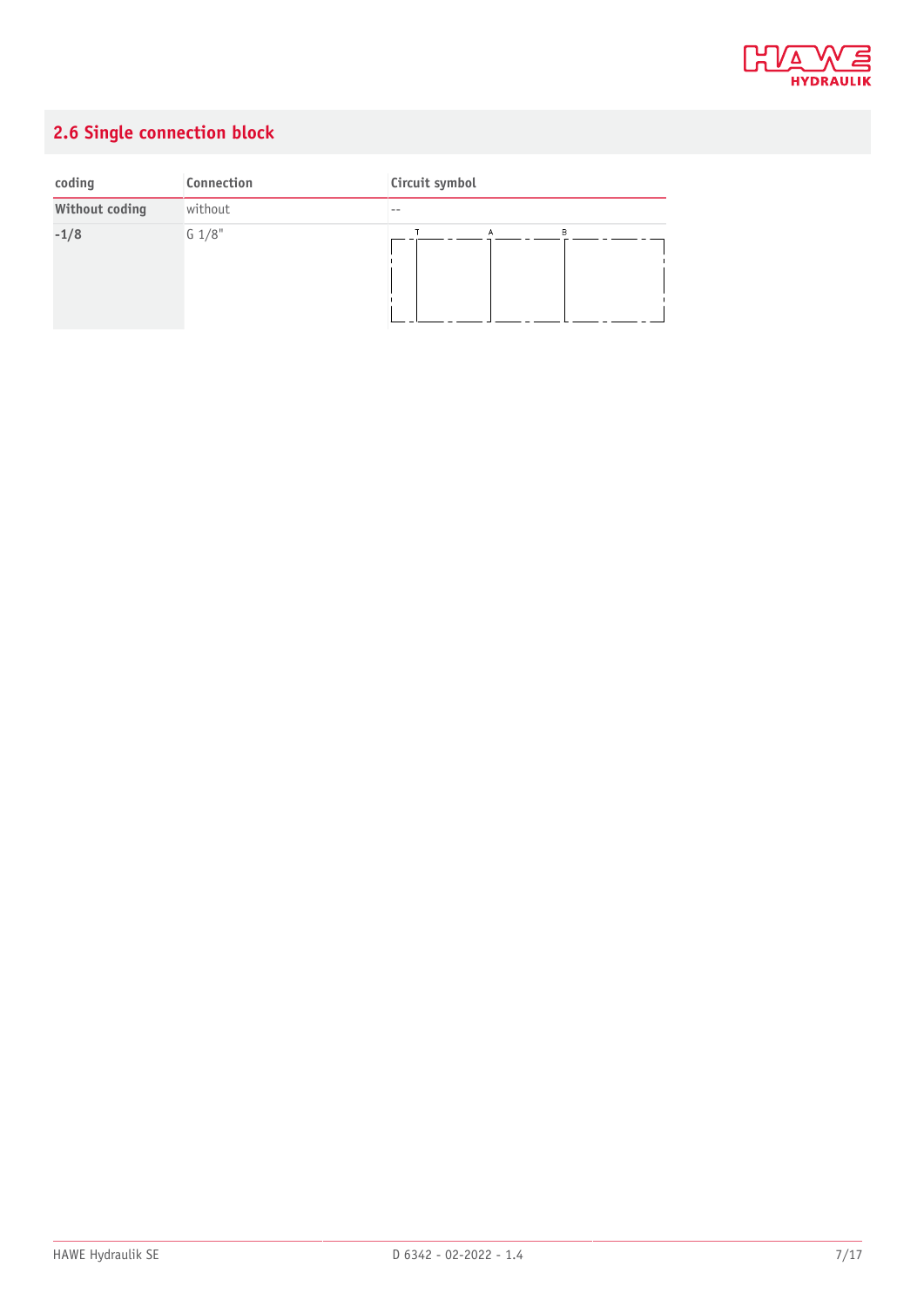

# <span id="page-7-0"></span>**3 Parameters**

### <span id="page-7-1"></span>**3.1 General data**

| Attachment               | with and without single connection block                                                                                                           |
|--------------------------|----------------------------------------------------------------------------------------------------------------------------------------------------|
| Pump design              | Radial piston pump                                                                                                                                 |
| Hydraulic fluid          | Hydraulic fluid, according to DIN 51 524 Parts 1 to 3; ISO VG 10 to 68 according to DIN ISO 3448<br>Viscosity range: $10 - 500$ mm <sup>2</sup> /s |
| <b>Cleanliness level</b> | ISO 4406<br>20/18/15                                                                                                                               |
| <b>Temperatures</b>      | Environment: approx. -15 to +40 °C, hydraulic fluid: -10  +70 °C, ensure the correct viscosity range.                                              |

### <span id="page-7-2"></span>**3.2 Weight**

| Type          |          |
|---------------|----------|
| <b>HR 080</b> | $= 4$ kg |

### <span id="page-7-3"></span>**3.3** Pressure and volumetric flow

| Tank pressure             | $-0.2$ to 2 bar     |
|---------------------------|---------------------|
| Reflux quantity           | max. 1 lpm          |
| <b>Operating pressure</b> | $p_{max} = 210$ bar |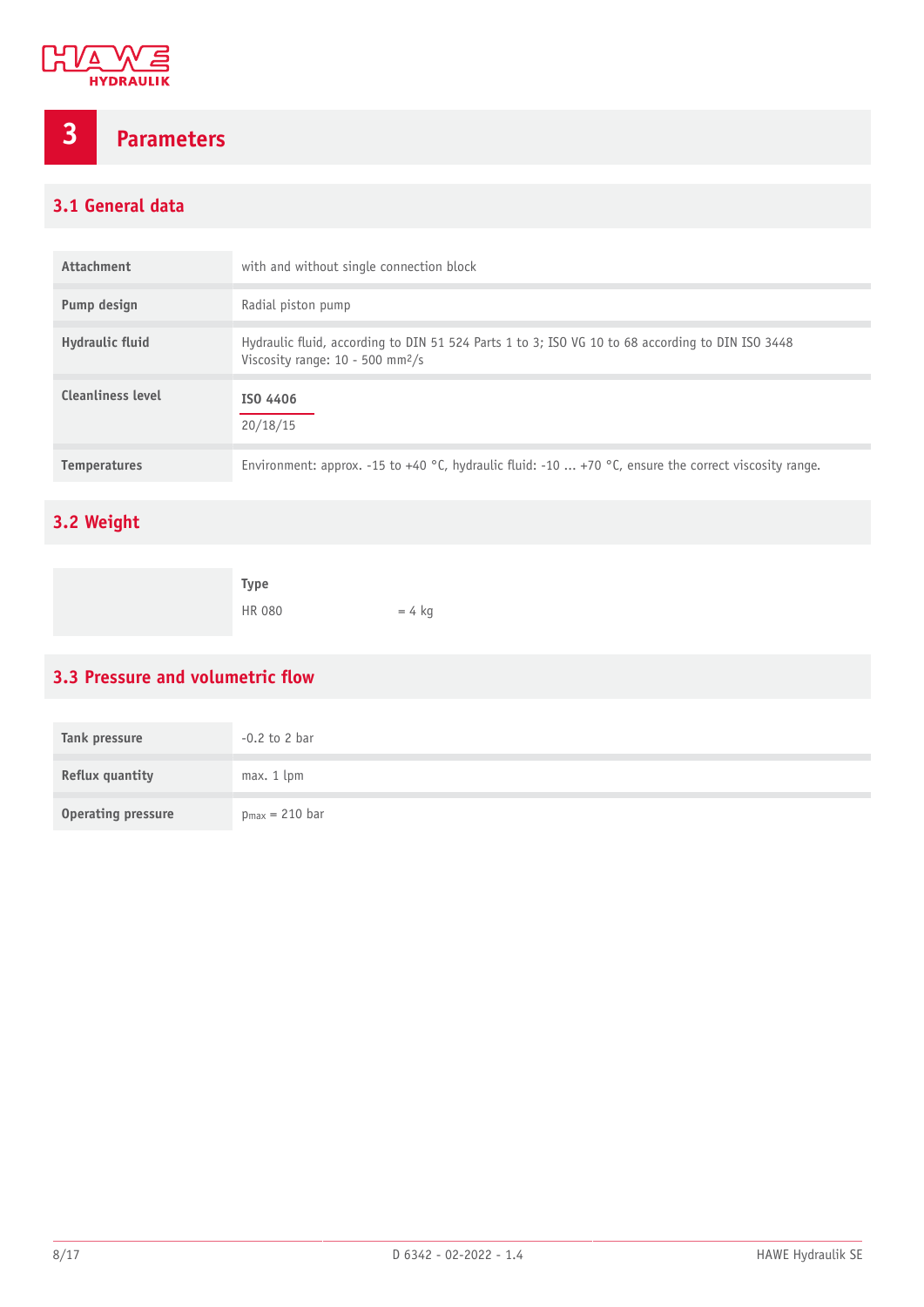

### <span id="page-8-0"></span>**3.4 Electrical data**

### <span id="page-8-1"></span>**3.4.1 Motor 12 V DC**

| Voltage                      | 12 V direct current                                    |
|------------------------------|--------------------------------------------------------|
| Nominal power                | $P2 = 190 W$                                           |
| Duty cycle                   | Intermittent operation: S3-10 %                        |
| <b>Electrical connection</b> | Plug AMP P/N 160786/2 housing AMP P/N 180908-5 (black) |
| <b>Protection class</b>      | IP 40 to DIN 40050                                     |

at +25 °C temperature of the hydraulic fluid, viscosity 46 mm<sup>2</sup>/s, tolerance ±5 %; min

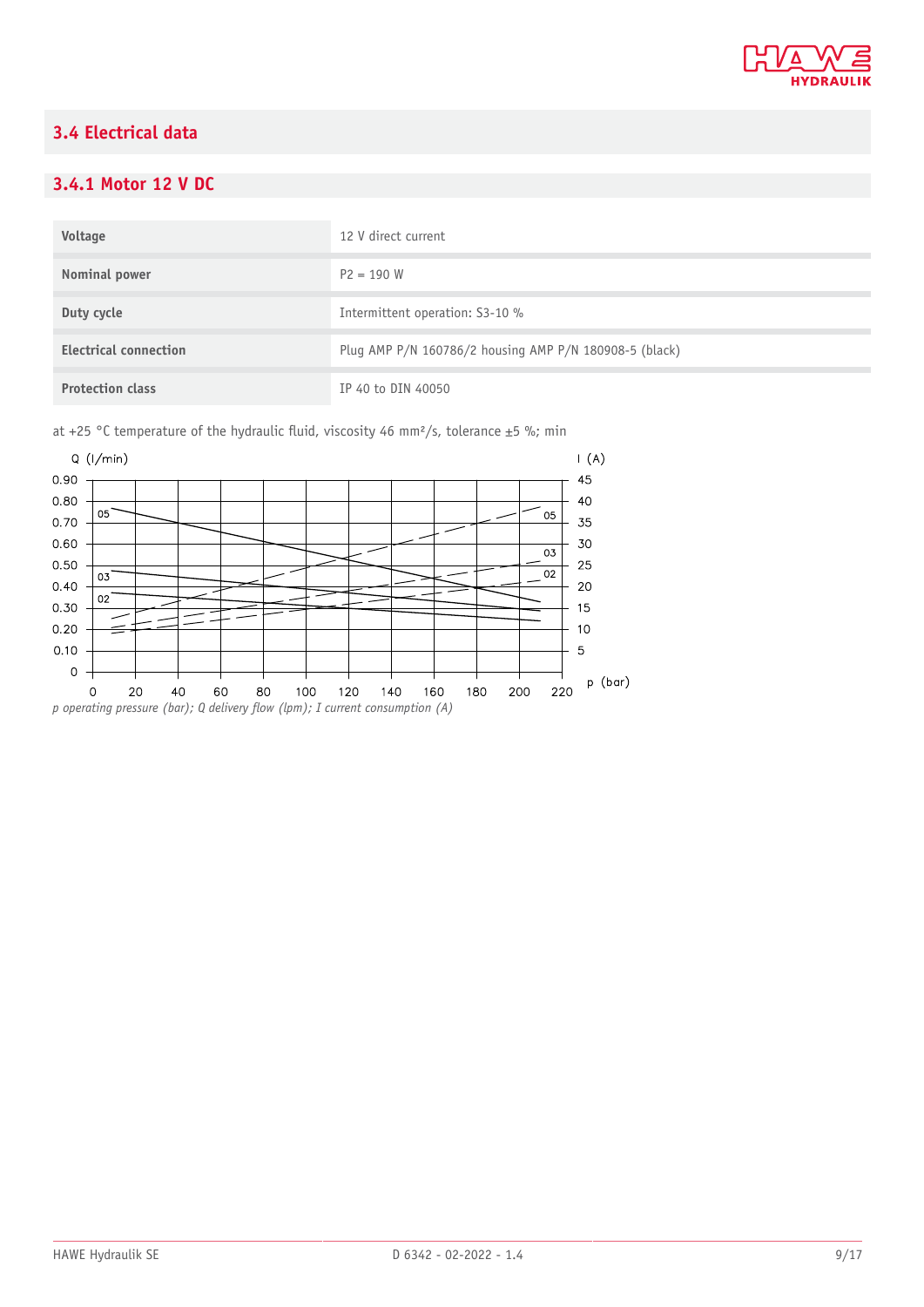

### <span id="page-9-0"></span>**3.4.2 Motor 24 V DC**

| Voltage                      | 24 V direct current                                    |
|------------------------------|--------------------------------------------------------|
| Nominal power                | $P2 = 190 W$                                           |
| Duty cycle                   | Intermittent operation: S3-10 %                        |
| <b>Electrical connection</b> | Plug AMP P/N 160786/2 housing AMP P/N 180908-5 (black) |
| <b>Protection class</b>      | IP 40 to DIN 40050                                     |

#### **Terminal assignment**





Anti-clockwise rotation = flow at A and return at B *Clockwise rotation = flow at B and return at A* 



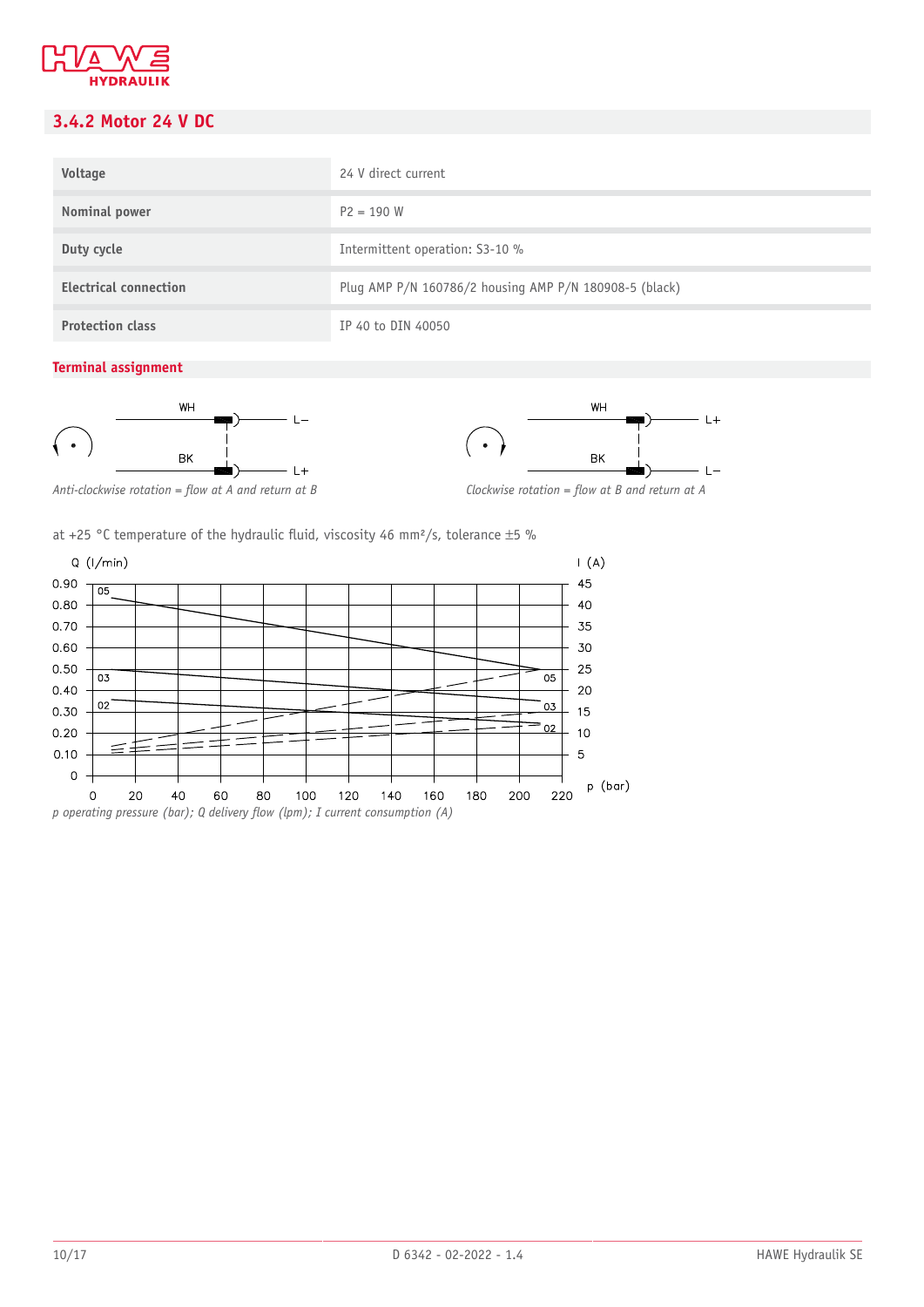

### <span id="page-10-0"></span>**3.4.3 Motor 230 V AC, 1-phase**

| Voltage                      | 230 V, 50/60 Hz                                           |
|------------------------------|-----------------------------------------------------------|
| Nominal power                | $P1 = 300 W$                                              |
| <b>Rotation speed</b>        | 3000 rpm at 50 Hz                                         |
| Current consumption          | Start-up current: max. 4 A<br>Nominal current: max. 1.6 A |
| Capacitor                    | $10 \mu F$                                                |
| Duty cycle                   | Intermittent operation: S3-10 %                           |
| Overload protection          | Temperature switch opens at 140 °C                        |
| <b>Electrical connection</b> | Cable with wire end ferrules                              |
| <b>Protection class</b>      | IP 40 to DIN 40050                                        |

#### **Terminal assignment**

Thermal protection of windings 140° - internally wired



Anti-clockwise rotation = flow at A and return at B *Clockwise rotation = flow at B and return at A* 



at +25 °C temperature of the hydraulic fluid, viscosity 46 mm<sup>2</sup>/s, tolerance  $\pm$ 5 %

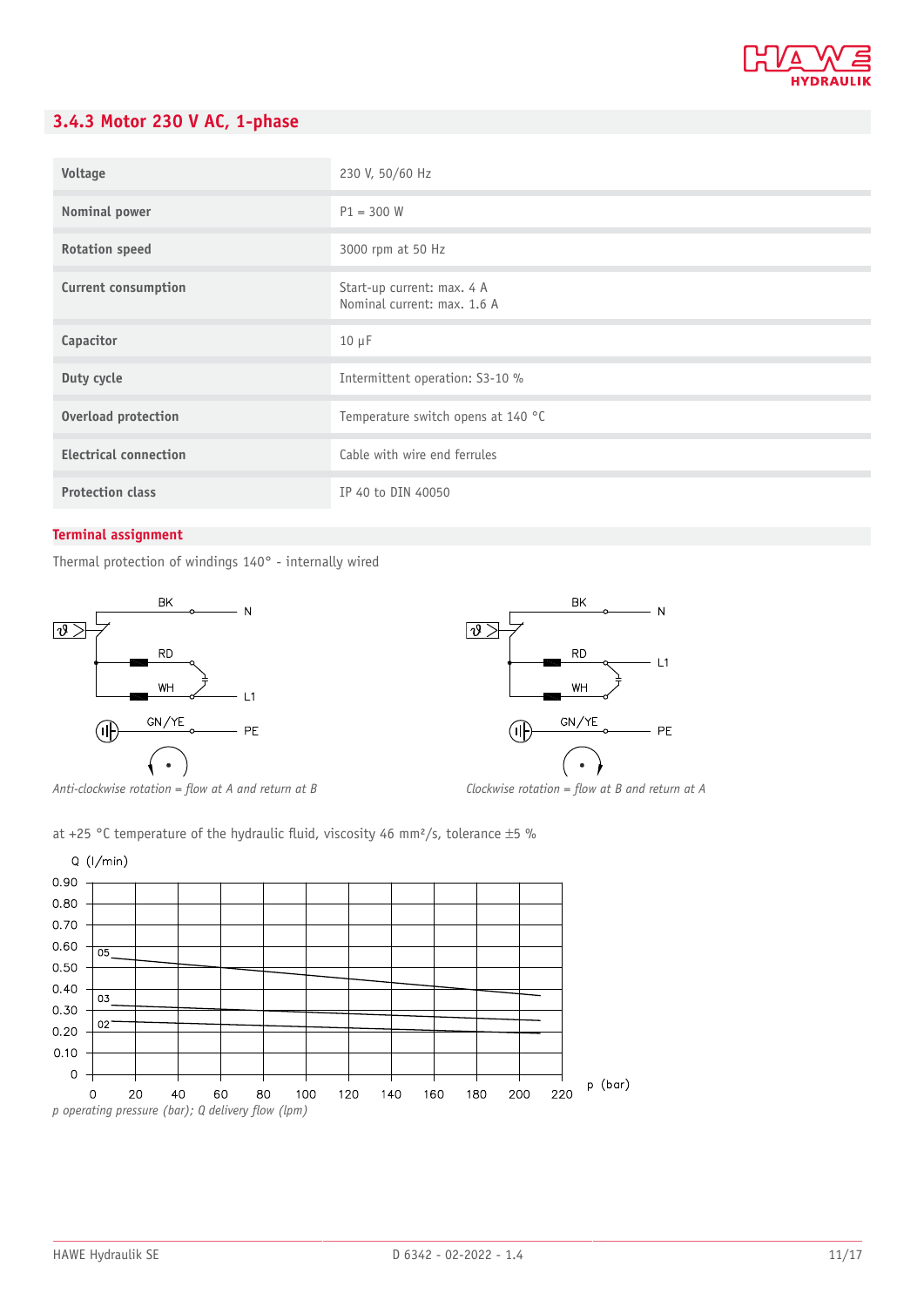

### <span id="page-11-0"></span>**3.4.4 Motor 230 V and 400 V AC, 3-phase**

| Voltage / current consumption | 220 - 240 V $\triangle$ ; 50 Hz / 0.85 A<br>220 - 280 V $\triangle$ ; 60 Hz / 0.5 A<br>380 - 420 V Y; 50 Hz / 0.55 A<br>440 - 480 V Y; 60 Hz / 0.5 A |
|-------------------------------|------------------------------------------------------------------------------------------------------------------------------------------------------|
| Nominal power                 | $P1 = 300 W$                                                                                                                                         |
| <b>Rotation speed</b>         | 3000 rpm at 50 Hz                                                                                                                                    |
| Duty cycle                    | Intermittent operation: S3-10                                                                                                                        |
| <b>Overload protection</b>    | Temperature switch opens at 160 °C                                                                                                                   |
| <b>Electrical connection</b>  | Cable with wire end ferrules                                                                                                                         |
| <b>Protection class</b>       | IP 44 to DIN 40050                                                                                                                                   |

#### **Terminal assignment 230 V AC**  $\triangle$

Change of rotating direction: Exchange the L2 connection with L3, TW = Thermal protection of windings 160°



Anti-clockwise rotation = flow at A and return at B *Clockwise rotation = flow at B and return at A* 

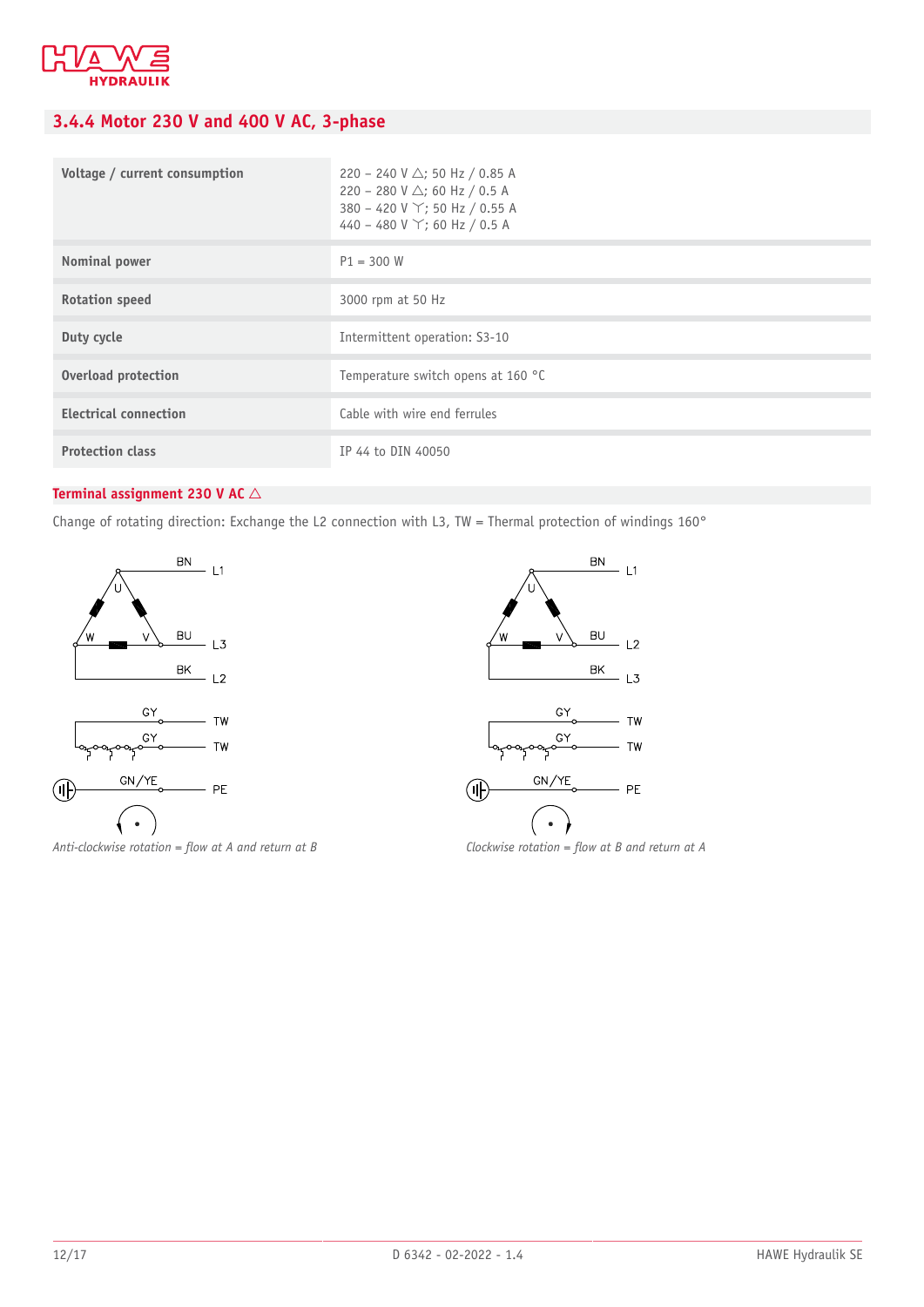

#### **Terminal assignment 230 V AC** ! **/ 400 V AC** !

Change of rotating direction: Exchange the L2 connection with L3, TW = Thermal protection of windings 160°





*Anti-clockwise rotation = flow at A and return at B Clockwise rotation = flow at B and return at A* 

at +25 °C temperature of the hydraulic fluid, viscosity 46 mm<sup>2</sup>/s, tolerance  $\pm$ 5 %



*p* operating pressure (bar); Q delivery flow (lpm)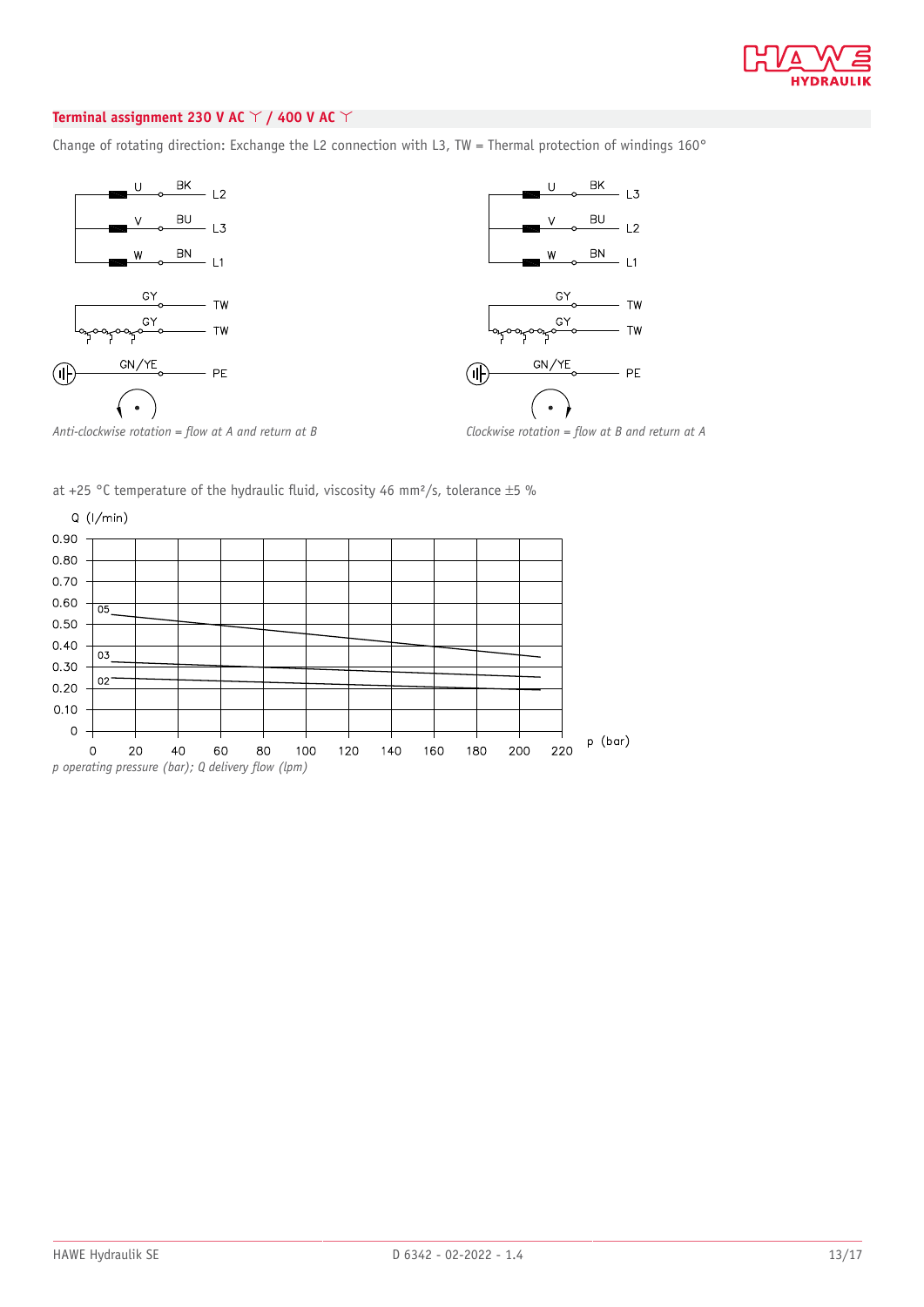

# <span id="page-13-0"></span>**4 Dimensions**

All dimensions in mm, subject to change.

### **With single connection block**



| 12 V DC              | 106 | 76 |
|----------------------|-----|----|
| 24 V DC              | 106 | 76 |
| 230 V AC             | 123 | 80 |
| 230 V AC $\triangle$ | 113 | 80 |
| 400 V AC $\Upsilon$  | 113 | 80 |

A, B, T G 1/8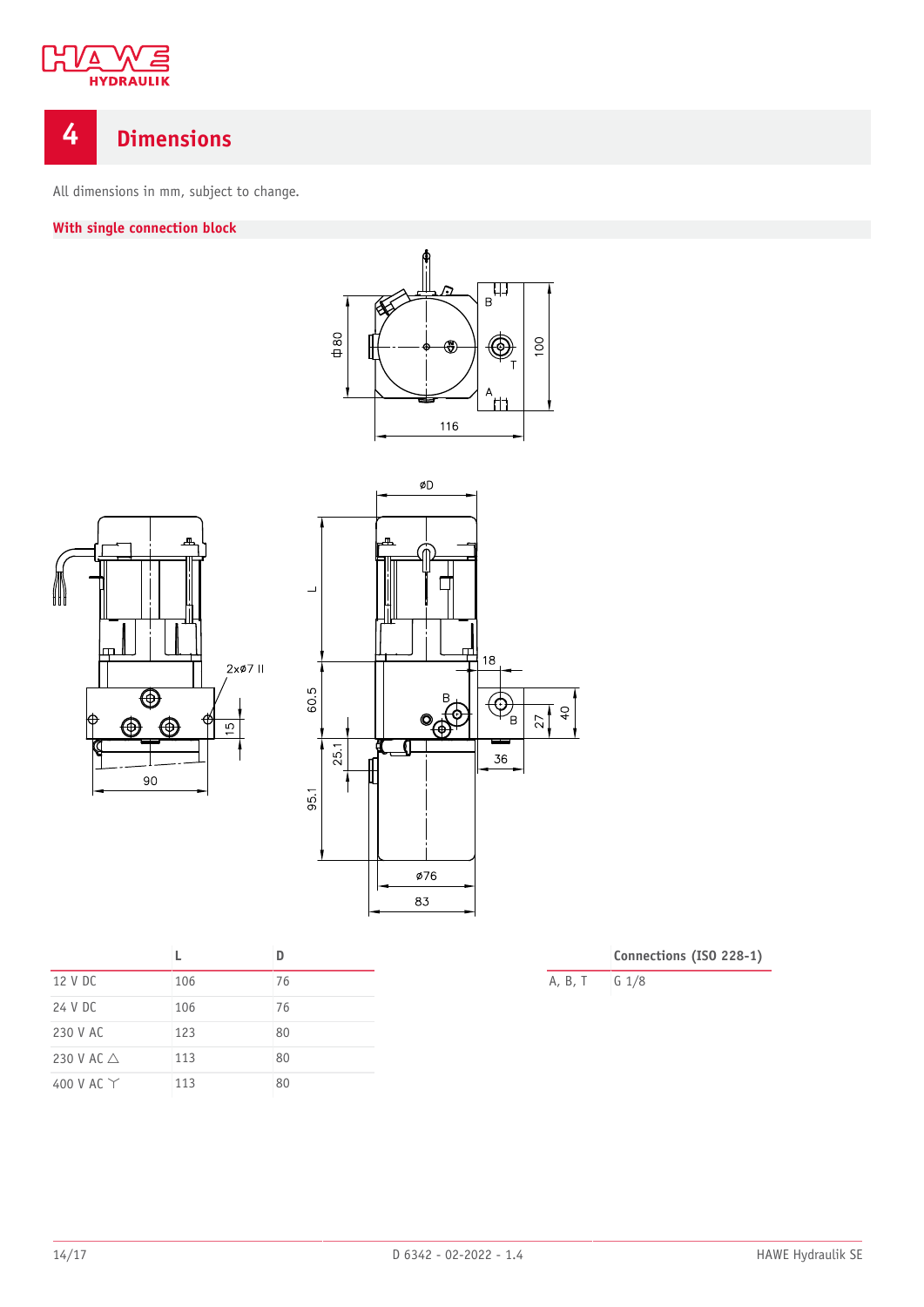

### **Without single connection block**







| 12 V DC              | 106 | 76 |
|----------------------|-----|----|
| 24 V DC              | 106 | 76 |
| 230 V AC             | 123 | 80 |
| 230 V AC $\triangle$ | 113 | 80 |
| 400 V AC $\Upsilon$  | 113 | 80 |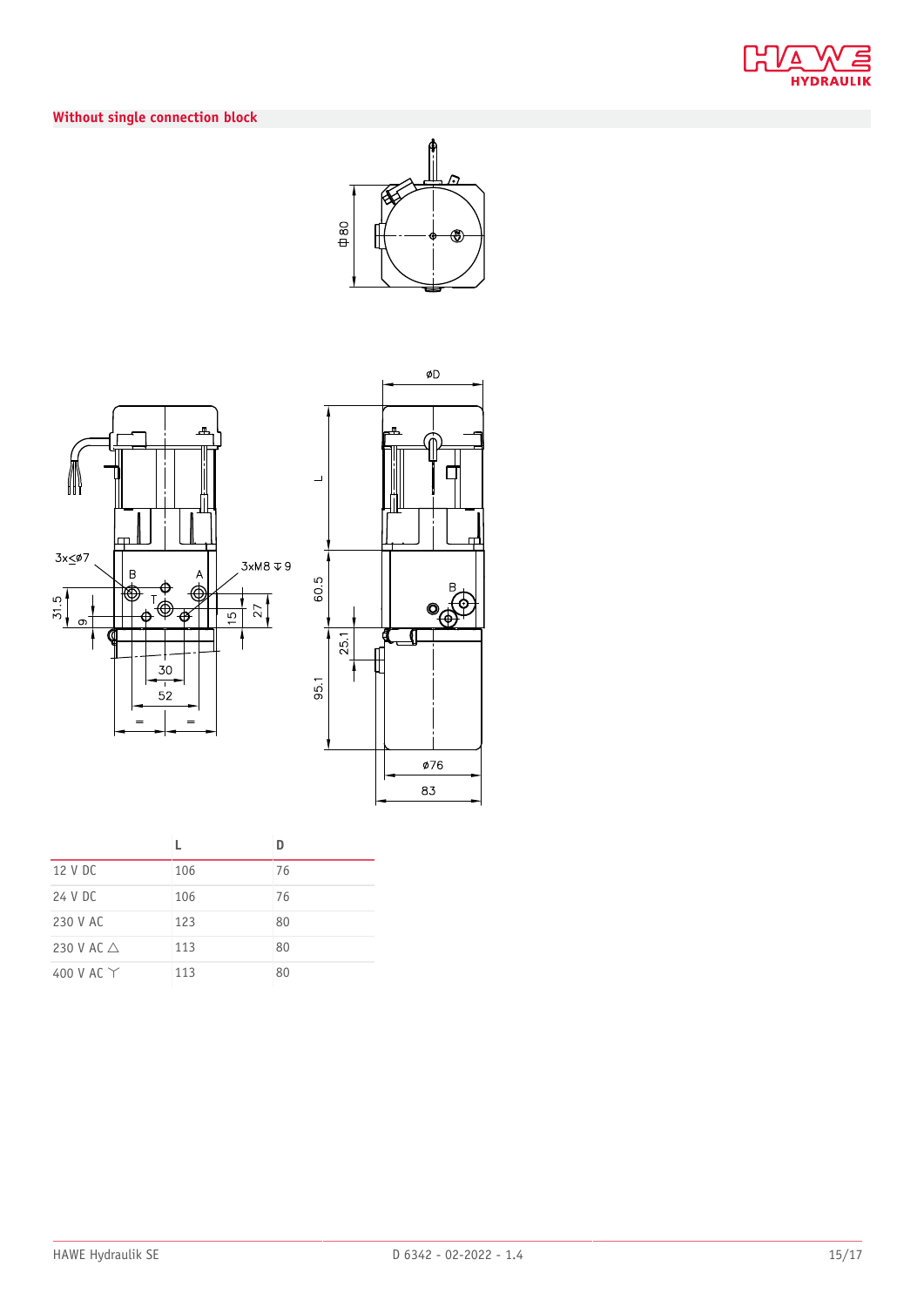

# <span id="page-15-0"></span>**5 Installation, operation and maintenance information**

Observe the document [B 5488](http://www.hawe.de/fileadmin/content/typeman/catalog/Pdf/5/4/B5488-en.pdf) "General operating instructions for assembly, commissioning, and maintenance."